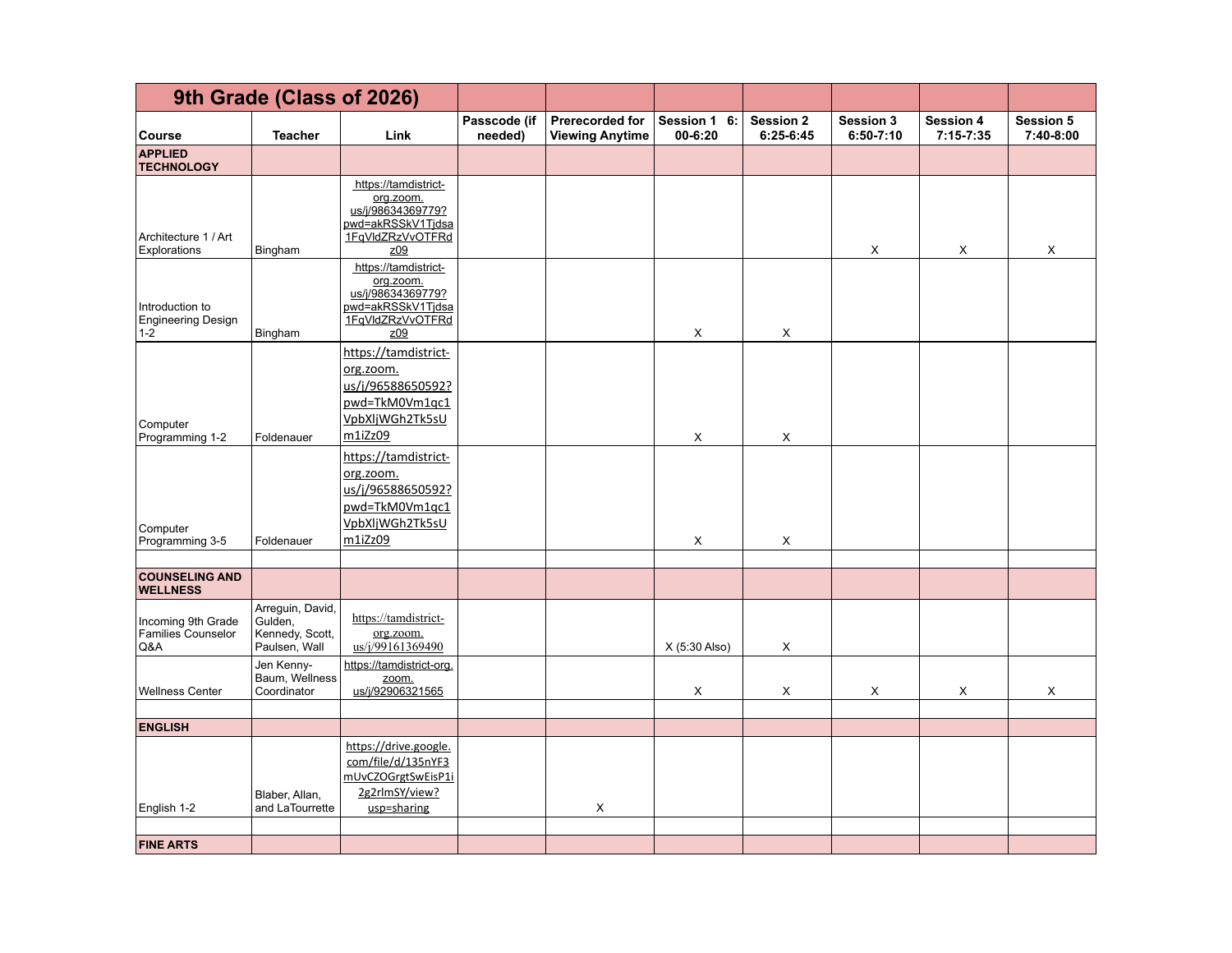|                                        | 9th Grade (Class of 2026) |                                                                                                          |                         |                                           |                                                                                                                |                                                                                                                    |                                                                                                                |                                                                                                                    |                                                                                                                |
|----------------------------------------|---------------------------|----------------------------------------------------------------------------------------------------------|-------------------------|-------------------------------------------|----------------------------------------------------------------------------------------------------------------|--------------------------------------------------------------------------------------------------------------------|----------------------------------------------------------------------------------------------------------------|--------------------------------------------------------------------------------------------------------------------|----------------------------------------------------------------------------------------------------------------|
| Course                                 | <b>Teacher</b>            | Link                                                                                                     | Passcode (if<br>needed) | Prerecorded for<br><b>Viewing Anytime</b> | <b>Session 1</b><br>6:<br>00-6:20                                                                              | <b>Session 2</b><br>$6:25-6:45$                                                                                    | <b>Session 3</b><br>$6:50 - 7:10$                                                                              | <b>Session 4</b><br>$7:15 - 7:35$                                                                                  | <b>Session 5</b><br>7:40-8:00                                                                                  |
| Ceramics 1-AP 3D<br>Design             | Butler                    | https://tamdistrict-org.<br>zoom.<br>us/j/99190143282                                                    |                         |                                           | X                                                                                                              | Х                                                                                                                  | X                                                                                                              |                                                                                                                    |                                                                                                                |
| Drawing and Painting                   | Bartone                   | https://tamdistrict-<br>org.zoom.<br>us/j/94330526565?<br>pwd=MTBCbEw4O<br>GxqVHk1S3hRYlRxK<br>1Ntdz09   |                         |                                           | X                                                                                                              | X                                                                                                                  |                                                                                                                |                                                                                                                    |                                                                                                                |
| Graphic Design                         | Farley                    | https://tamdistrict-org.<br>zoom.<br>us/j/97022938828?<br>pwd=ZTZ2bIBPbWlw<br>UTdDdkRhNIZnSnIIU<br>T09   |                         |                                           |                                                                                                                | X                                                                                                                  |                                                                                                                | X                                                                                                                  |                                                                                                                |
| Photo 1-4, Honors &<br>AP Art & Design | Farley, Maxwell           | X                                                                                                        |                         |                                           | https:<br>//tamdistrict-org.<br>zoom.<br>us/j/970229388<br>282<br>pwd=ZTZ2bIBP<br>bWlwUTdDdkR<br>hNIZnSnIIUT09 | https:<br>//tamdistrict-org.<br>zoom.<br>us/j/941601721<br>21?<br>pwd=NXA3bkdv<br>bGVZM0d1U04<br>yK2d4OW9hQT<br>09 | https:<br>//tamdistrict-org.<br>zoom.<br>us/j/970229388<br>28?<br>pwd=ZTZ2bIBP<br>bWlwUTdDdkR<br>hNIZnSnIIUT09 | https:<br>//tamdistrict-org.<br>zoom.<br>us/j/941601721<br>21?<br>pwd=NXA3bkdv<br>bGVZM0d1U04<br>yK2d4OW9hQT<br>09 | https:<br>//tamdistrict-org.<br>zoom.<br>us/j/970229388<br>28?<br>pwd=ZTZ2bIBP<br>bWlwUTdDdkR<br>hNIZnSnIIUT09 |
| Beginning Drama                        | Wright                    | https://tamdistrict-org.<br>zoom.<br>us/j/92608062346?<br>pwd=bWtycEpVL2Jk<br>TmFtRkpPYnBHV1J0<br>QT09   |                         |                                           | X                                                                                                              | X                                                                                                                  |                                                                                                                |                                                                                                                    |                                                                                                                |
| Theater<br>Production/Stage<br>Craft   | Baxt                      | https://tamdistrict-org<br>zoom.<br>us/j/96759585893?<br>pwd=b3MvTHZ5TS9<br>mRS9iVW1jemNhSn<br>pwQT09    |                         |                                           |                                                                                                                |                                                                                                                    | X                                                                                                              | X                                                                                                                  | X                                                                                                              |
| RedwoodTV                              | <b>Berkowitz</b>          | https://tamdistrict-org.<br>zoom.<br>us/j/97495562545                                                    |                         |                                           |                                                                                                                |                                                                                                                    |                                                                                                                | X                                                                                                                  | X                                                                                                              |
| Music                                  | Mattern                   | https://drive.google.<br>com/drive/folders/1j<br>Rwrwmre-<br>TBQRY3B35kZykMUv<br>d3oFmKW?<br>usp=sharing |                         | X                                         |                                                                                                                |                                                                                                                    |                                                                                                                |                                                                                                                    |                                                                                                                |
| <b>MATHEMATICS</b>                     |                           |                                                                                                          |                         |                                           |                                                                                                                |                                                                                                                    |                                                                                                                |                                                                                                                    |                                                                                                                |
|                                        |                           |                                                                                                          |                         |                                           |                                                                                                                |                                                                                                                    |                                                                                                                |                                                                                                                    |                                                                                                                |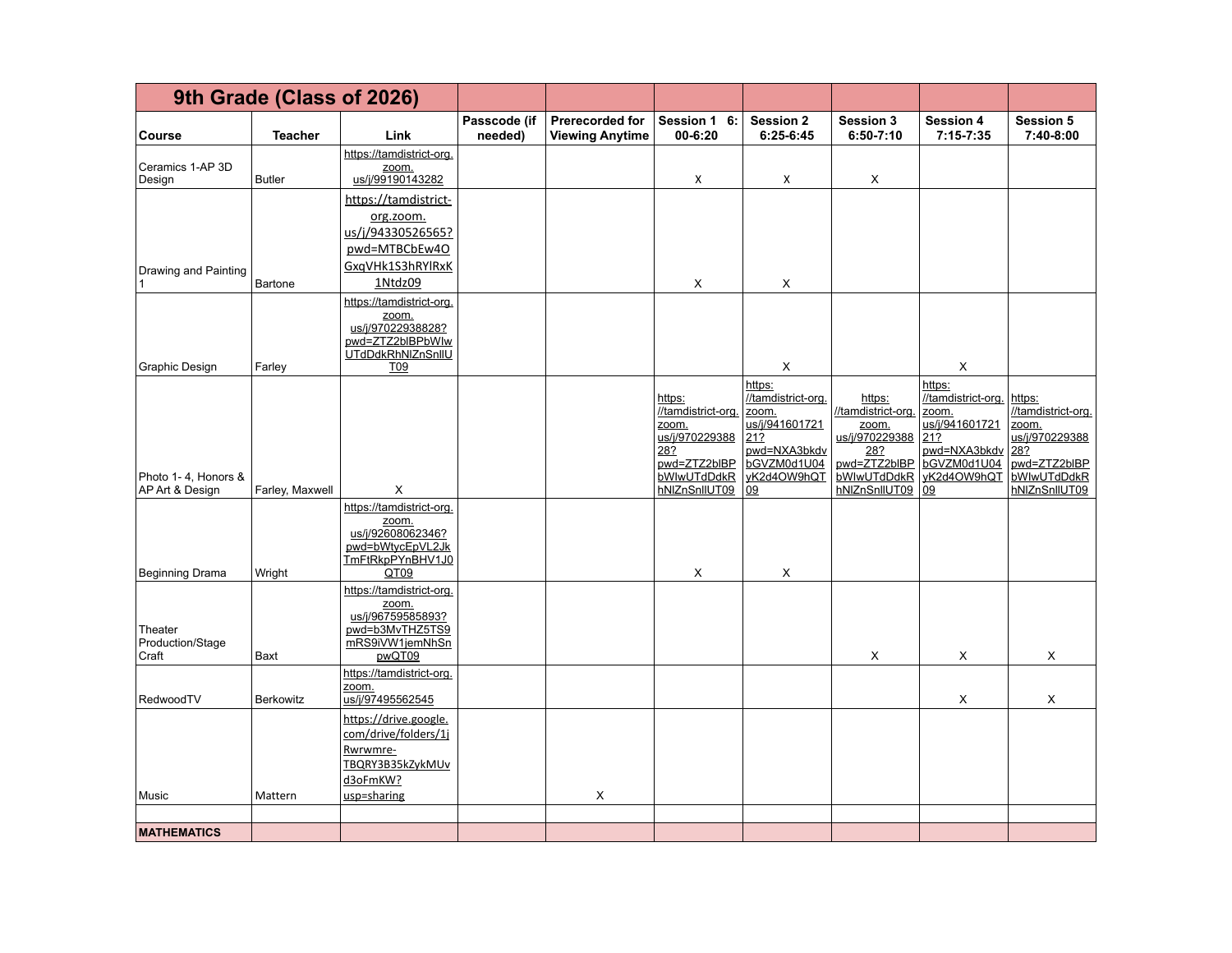|                                                            | 9th Grade (Class of 2026) |                                                                                                                                                                                                                                                           |                         |                                                  |                             |                                 |                                                               |                                   |                               |
|------------------------------------------------------------|---------------------------|-----------------------------------------------------------------------------------------------------------------------------------------------------------------------------------------------------------------------------------------------------------|-------------------------|--------------------------------------------------|-----------------------------|---------------------------------|---------------------------------------------------------------|-----------------------------------|-------------------------------|
| <b>Course</b>                                              | <b>Teacher</b>            | Link                                                                                                                                                                                                                                                      | Passcode (if<br>needed) | <b>Prerecorded for</b><br><b>Viewing Anytime</b> | Session 1 6:<br>$00 - 6:20$ | <b>Session 2</b><br>$6:25-6:45$ | Session 3<br>$6:50 - 7:10$                                    | <b>Session 4</b><br>$7:15 - 7:35$ | <b>Session 5</b><br>7:40-8:00 |
| Geometry                                                   | Diaz                      | https://tamdistrict-org.<br>zoom.<br>us/j/93676499955?<br>pwd=NW4zc3ZNMW<br>JhSi9ORzAxNm5aTk<br>NSQT09                                                                                                                                                    |                         |                                                  | X                           | X                               | X                                                             |                                   |                               |
| MATH sequence<br>Q&A                                       | Kittredge                 | https://tamdistrict-org.<br>zoom.<br>us/j/77321327248                                                                                                                                                                                                     |                         |                                                  |                             |                                 |                                                               |                                   | $\mathsf X$                   |
| 9th Grade Math<br><b>Courses Overview</b>                  | Hong, Best                | https://youtu.<br>be/NV3FWvbOzr4                                                                                                                                                                                                                          |                         | X                                                |                             |                                 |                                                               |                                   |                               |
| Post-Geometry<br>Options &<br>Preparation for<br>Algebra 2 | Kristal                   | https://youtu.<br>be/uvO6bMeGMbk                                                                                                                                                                                                                          |                         | X                                                |                             |                                 |                                                               |                                   |                               |
| Post Advanced<br>Algebra Options                           | Heard, Hailer             | https://youtu.<br>be/YIRIsmWwQV8                                                                                                                                                                                                                          |                         | $\mathsf X$                                      |                             |                                 |                                                               |                                   |                               |
| <b>Honors Advanced</b><br>Algebra                          | Mauro.<br>Norwood,        | https://voutu.<br>be/aMMLfJd7-Sk                                                                                                                                                                                                                          |                         | X                                                |                             |                                 | https:<br>//tamdistrict-<br>org.zoom.<br>us/j/944117553<br>29 |                                   |                               |
| <b>NON</b><br><b>DEPARTMENTAL</b>                          |                           |                                                                                                                                                                                                                                                           |                         |                                                  |                             |                                 |                                                               |                                   |                               |
| Academic Workshop                                          | DeAndreis,<br>Ghiraldini  | https://photos.google.<br>com/share/AF1QipMJ<br>FUQILq5TzncNHsIY5<br>G4r1PUxsK7AVh FB<br>bql5DJaFpwXkEU6m<br>8T62wmp1PEK6A/ph<br>oto/AF1QipMg1CpLk<br>MrB0IY0CImIFXefIm<br>BipLvFhSK6IDKc?<br>key=TThMRDVhRGto<br>TmhnTjlQdTFnUlhCU<br><b>FJxZUcwNHVR</b> |                         | X                                                |                             |                                 |                                                               |                                   |                               |
| English Language<br>Development (ELD)<br>Program           | McCrea                    | https://drive.google.<br>com/drive/folders/1jb<br>wcVBqKn7LWGqfnJS<br>HBusWasQGSYspd                                                                                                                                                                      |                         | X                                                |                             |                                 |                                                               |                                   |                               |
| Yearbook                                                   | Hart                      | https://tamdistrict-org.<br>zoom.<br>us/j/5972413384                                                                                                                                                                                                      |                         |                                                  |                             | X                               |                                                               |                                   |                               |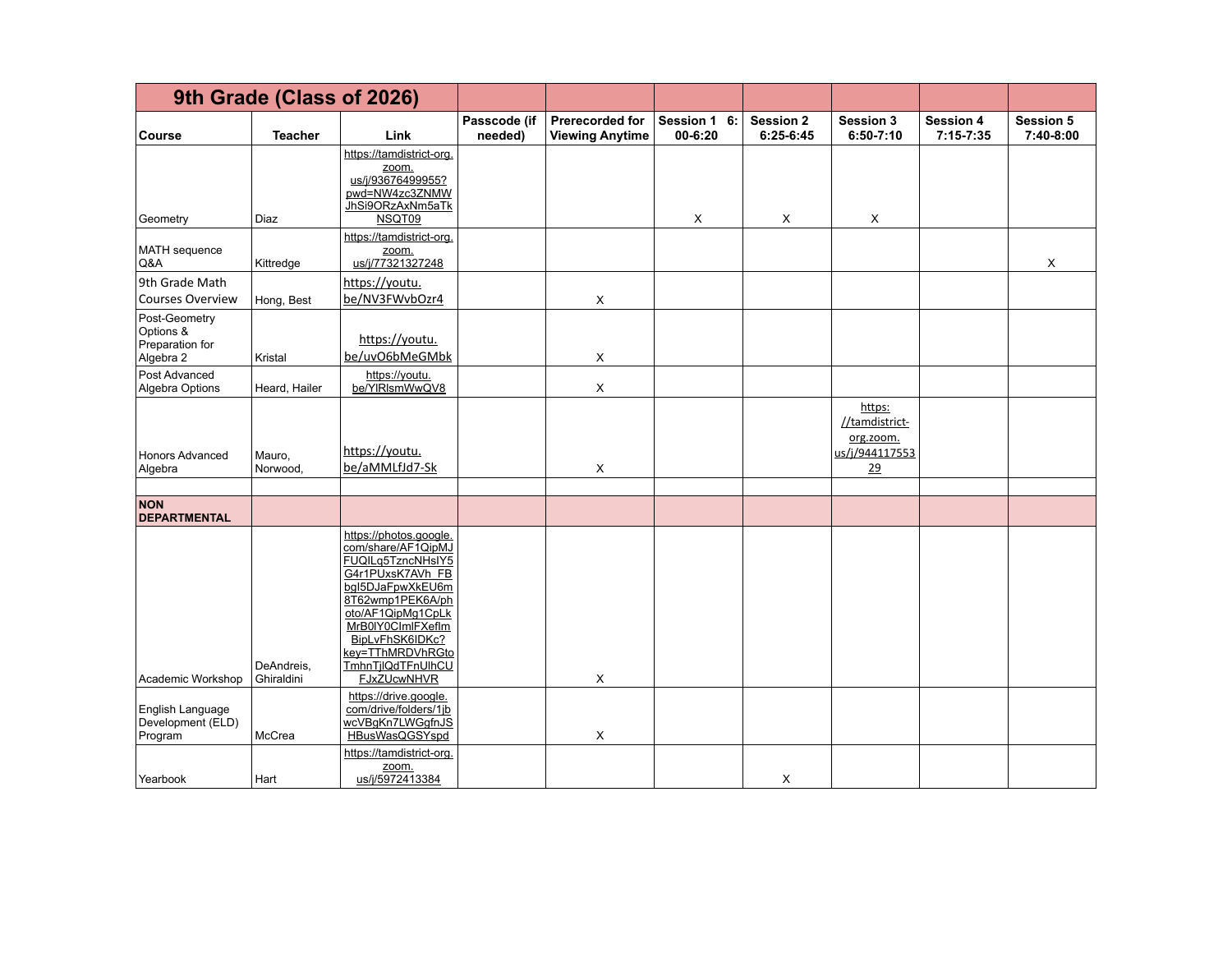|                                                                                                     | 9th Grade (Class of 2026)                                                                                                           |                                                                                                                          |                         |                                                  |                                       |                                 |                                   |                                   |                               |
|-----------------------------------------------------------------------------------------------------|-------------------------------------------------------------------------------------------------------------------------------------|--------------------------------------------------------------------------------------------------------------------------|-------------------------|--------------------------------------------------|---------------------------------------|---------------------------------|-----------------------------------|-----------------------------------|-------------------------------|
| Course                                                                                              | <b>Teacher</b>                                                                                                                      | Link                                                                                                                     | Passcode (if<br>needed) | <b>Prerecorded for</b><br><b>Viewing Anytime</b> | <b>Session 1</b><br>6:<br>$00 - 6:20$ | <b>Session 2</b><br>$6:25-6:45$ | <b>Session 3</b><br>$6:50 - 7:10$ | <b>Session 4</b><br>$7:15 - 7:35$ | <b>Session 5</b><br>7:40-8:00 |
|                                                                                                     |                                                                                                                                     | https://tamdistrict-org.<br>zoom.<br>us/j/98180065213?<br>pwd=WjdNaUQ3WkY<br>2SGhIT3I4QnVtM0hN                           |                         |                                                  |                                       |                                 |                                   |                                   |                               |
| Leadership                                                                                          | Boles, D. Plescia                                                                                                                   | Zz09                                                                                                                     |                         |                                                  |                                       |                                 | X                                 | X                                 |                               |
| <b>AVID</b>                                                                                         | Garcia, Haver-<br>Castex, Adams,<br>Greenberg,<br>Sandner                                                                           | https://tamdistrict-org.<br>zoom.<br>us/j/92333963340                                                                    |                         |                                                  |                                       | X                               |                                   |                                   |                               |
| Drop-in AVID Q & A                                                                                  | Sandner                                                                                                                             | https://tamdistrict-org.<br><u>zoom.</u><br>us/j/97524274470                                                             |                         |                                                  | X                                     |                                 | X                                 | X                                 | X                             |
| <b>PHYSICAL</b><br><b>EDUCATION</b>                                                                 |                                                                                                                                     |                                                                                                                          |                         |                                                  |                                       |                                 |                                   |                                   |                               |
| <b>Physical Education</b><br>Core 1-2 and 3-4                                                       | Graydon,<br>Johnson, Long<br>H, Marcoux,<br>Nelson, Peisch,<br>VanPeursem,                                                          | https://docs.google.<br>com/presentation/d/1<br>Z8VYWYed-<br>t7EaSeyImUcCXEULt<br>coaRhDBX-su3Jr6-<br>s/edit?usp=sharing |                         | X                                                |                                       |                                 |                                   |                                   |                               |
| <b>SCIENCE</b>                                                                                      |                                                                                                                                     |                                                                                                                          |                         |                                                  |                                       |                                 |                                   |                                   |                               |
| Core Curriculum<br>Classes-Physics and<br>the Universe, Living<br>Earth, Chemistry and<br>the Earth | Adams, Boles,<br>Kartin,<br>Kniesche,<br>Mastromonaco,<br>Peck, Perani,<br>Rubio,<br>Sisneros,<br>Skieresz,<br>Slattery,<br>Summary | https://docs.google.<br>com/presentation/d/1<br>7STHL uvclvi-<br>QWx4I0JK3hzqSwy0<br>ErRIR5QDIVtIcl/edit?<br>usp=sharing |                         | X                                                |                                       |                                 |                                   |                                   |                               |
| <b>NGSS Required</b><br>Science Courses (all<br>three)                                              | Lovelady                                                                                                                            | https://tamdistrict-org.<br>zoom.<br>us/j/9280789966?<br>pwd=cmpNbzhuNUZ<br>6cDdXT3JsUDRpeUc<br>3QT09                    |                         |                                                  | X                                     | X                               | X                                 |                                   |                               |
| <b>SOCIAL STUDIES</b>                                                                               |                                                                                                                                     |                                                                                                                          |                         |                                                  |                                       |                                 |                                   |                                   |                               |
| World Cultures &<br>Geography/Social<br><b>Issues</b>                                               | Butkevich, Hart,<br>Hirsch, Plescia<br>D, Plescia N,<br>and Silkworth                                                               | https://drive.google.<br>com/file/d/1YeWJhH<br>UN9fSP7ifkE1JTrjYs<br>KNWXifBg/view?<br>usp=sharing                       |                         | X                                                |                                       |                                 |                                   |                                   |                               |
| Ethnic Studies,<br>Contemporary Issues   Minhondo,<br>(SLAM)                                        | Kestenbaum                                                                                                                          | https://tamdistrict-org.<br>zoom.<br>us/j/5133799361                                                                     |                         |                                                  |                                       | X                               | X                                 |                                   |                               |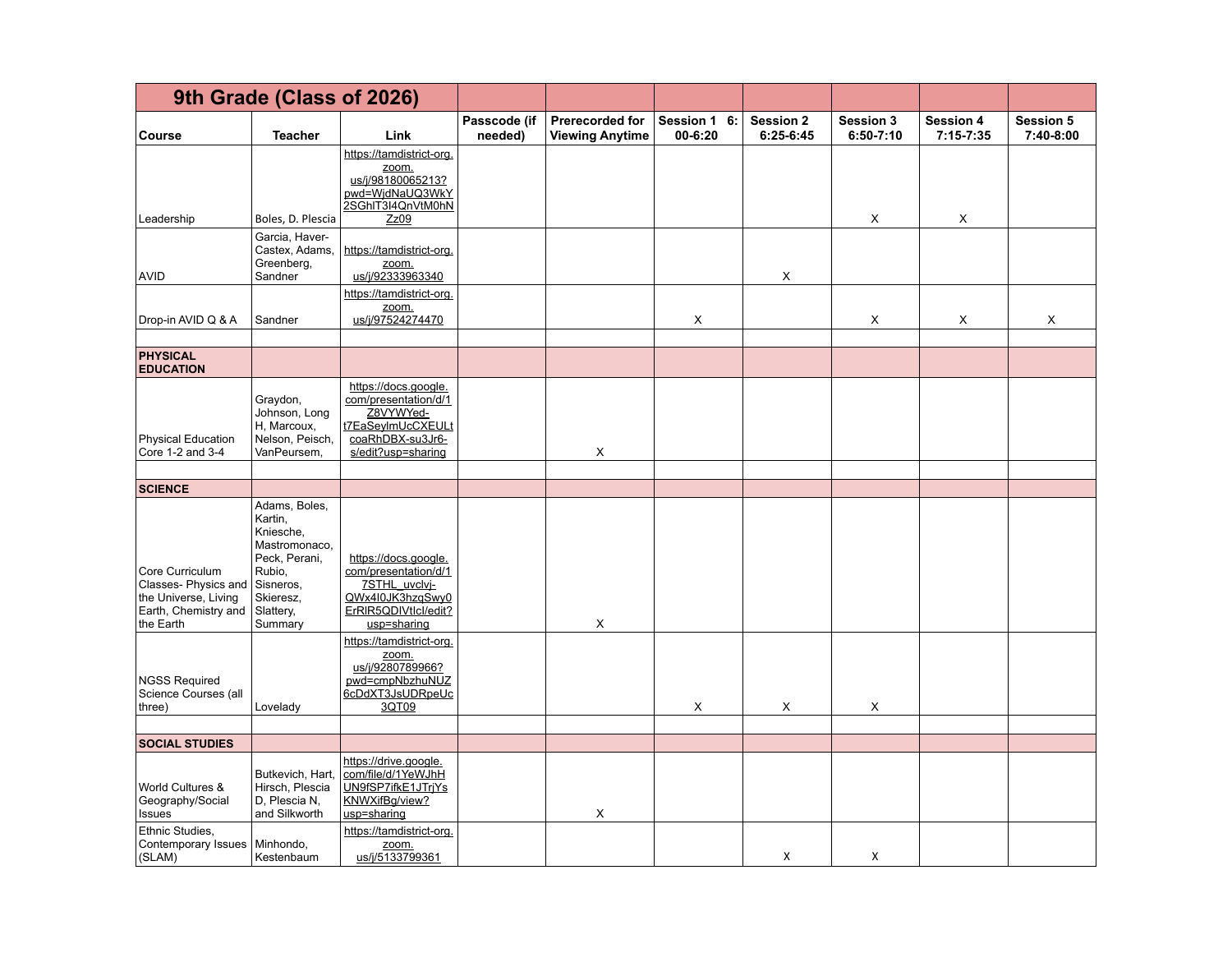|                                                                   | 9th Grade (Class of 2026)          |                                                                                                                                                                                                             |                         |                                                                                                                          |                         |                                 |                                   |                                   |                               |
|-------------------------------------------------------------------|------------------------------------|-------------------------------------------------------------------------------------------------------------------------------------------------------------------------------------------------------------|-------------------------|--------------------------------------------------------------------------------------------------------------------------|-------------------------|---------------------------------|-----------------------------------|-----------------------------------|-------------------------------|
| <b>Course</b>                                                     | <b>Teacher</b>                     | Link                                                                                                                                                                                                        | Passcode (if<br>needed) | Prerecorded for<br><b>Viewing Anytime</b>                                                                                | Session 1 6:<br>00-6:20 | <b>Session 2</b><br>$6:25-6:45$ | <b>Session 3</b><br>$6:50 - 7:10$ | <b>Session 4</b><br>$7:15 - 7:35$ | <b>Session 5</b><br>7:40-8:00 |
|                                                                   |                                    |                                                                                                                                                                                                             |                         |                                                                                                                          |                         |                                 |                                   |                                   |                               |
| <b>SPECIAL</b><br><b>EDUCATION</b>                                |                                    |                                                                                                                                                                                                             |                         |                                                                                                                          |                         |                                 |                                   |                                   |                               |
| Academic Workshop<br>and Executive<br><b>Functioning Skills</b>   | Pepper, de<br>Carion, and<br>Meyer | https://www.loom.<br>com/share/e91c4e<br>536be0405096e370<br>67a06c8ed7                                                                                                                                     |                         | X                                                                                                                        |                         |                                 |                                   |                                   |                               |
| Open House Special<br>Day Class Courses                           | Labudzik,<br>Leones,<br>Schroeder  | https://docs.google.<br>com/presentation/d/1<br>HAnRsR6qeBOTXUZ<br>$DW11$ -<br>hcQlvt bqu6suNUO9<br>FTjJsE/edit?<br>usp=sharing                                                                             |                         |                                                                                                                          | X                       | X                               | X                                 | X                                 | X                             |
| Academic Workshop<br>Options After High<br>School                 | Dahl, Nelson,<br>Long              | https://docs.google.<br>com/presentation/d/<br>e/2PACX-<br>1vRITRNHLUICENJ hll<br>TudWk8i kd7efTqLM<br>RTvn9peBZqaJrX4lvsK<br>7doNxUUmEEM9N0X<br>ejXZAYrKdi/pub?<br>start=true&loop=fals<br>e&delayms=30000 |                         | X                                                                                                                        |                         |                                 |                                   |                                   |                               |
| <b>Counselor Enriched</b><br>Classroom (CEC)<br>Academic Workshop | Sand,<br>MacNaughton               | https://tamdistrict-<br>org.zoom.<br>us/j/6027025616                                                                                                                                                        |                         |                                                                                                                          | X                       | X                               | X                                 | X                                 | X                             |
|                                                                   |                                    |                                                                                                                                                                                                             |                         |                                                                                                                          |                         |                                 |                                   |                                   |                               |
| <b>WORLD</b><br><b>LANGUAGES</b>                                  |                                    |                                                                                                                                                                                                             |                         |                                                                                                                          |                         |                                 |                                   |                                   |                               |
| French 1-8                                                        | Rattet                             | https://tamdistrict-org.<br>zoom.<br>us/j/97907650776?<br>pwd=SkJKcjczdG1aN<br>EppNTRSdUZ0dXluQ<br>T <sub>09</sub>                                                                                          | 211322                  |                                                                                                                          |                         | $\mathsf X$                     | X                                 |                                   |                               |
| Spanish 1-2                                                       | do Carmo and<br><b>Bodle</b>       | https://tamdistrict-<br>org.zoom.<br>us/j/94707322369?<br>pwd=S0NtZXhVZUE<br>1NFJDOVZFRjhocU9<br>udz09                                                                                                      |                         | https://docs.google.<br>com/presentation/d/<br>1B3WDaEfWzmgfm<br>7Ft6Rn8p16LfptTM<br>atl3KoA2FPE0xA/e<br>dit?usp=sharing | X                       | X                               |                                   |                                   |                               |